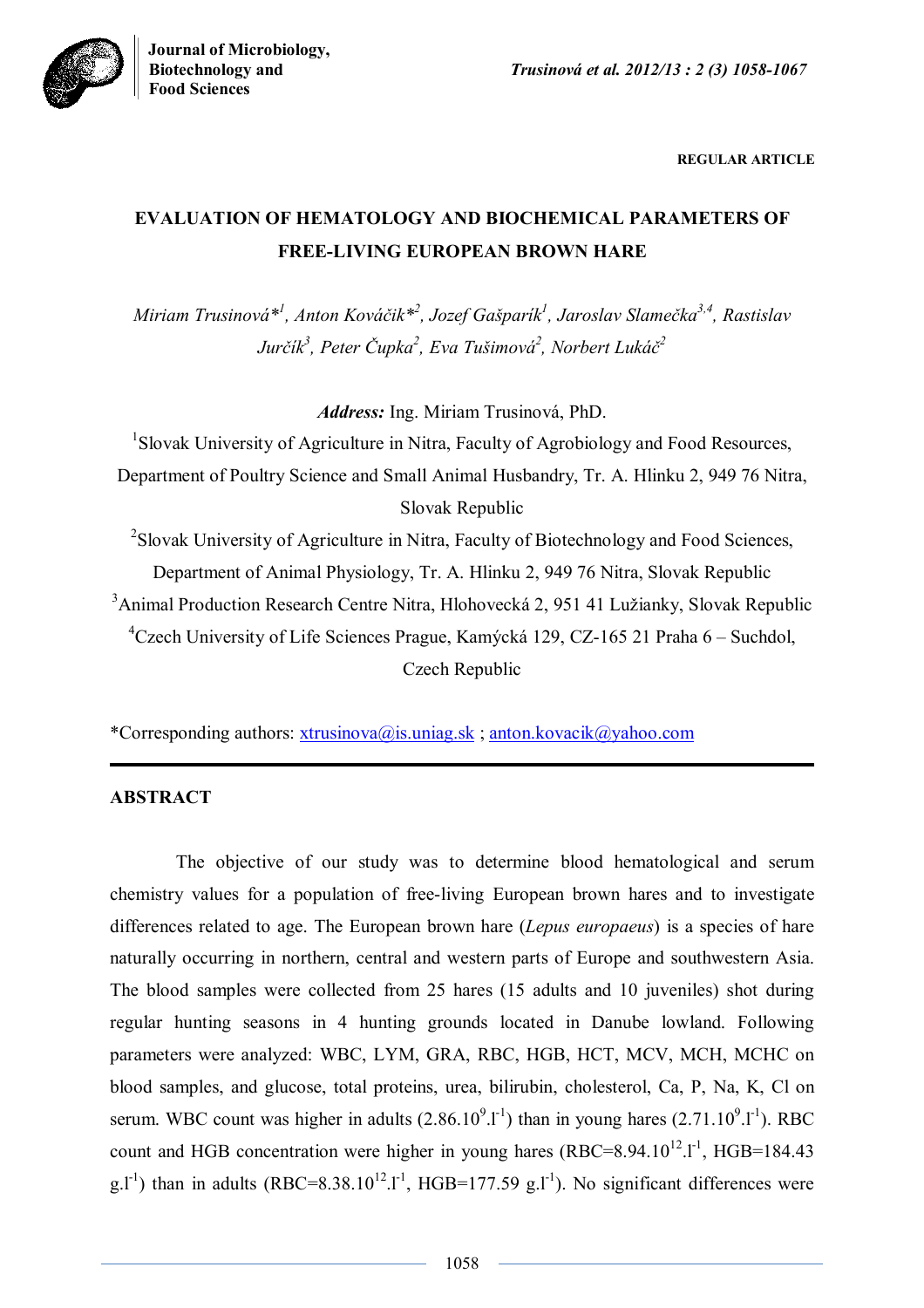found in other hematology parameters. Biochemical indicators of age were evaluated and an increased content of glucose in adult individuals was found ( $a = 9.39$  mmol.<sup>1-1</sup>,  $j = 8.48$ )  $mmol.1<sup>-1</sup>$ ). The increased level of urea in blood serum was observed as almost significant in juvenile individuals (a = 6.11 mmol.l<sup>-1</sup>, j = 6.94 mmol.l<sup>-1</sup>), but also reduction of bilirubin was observed (a = 5.19 mmol.1<sup>-1</sup>, j = 4.23 mmol.1<sup>-1</sup>). Other monitored biochemical parameters were fairly balanced. All evaluated hematology and serum chemistry parameters of brown hares were within the physiological range with relatively low differences.

**Keywords:** European brown hare, *Lepus europaeus*, hematology, serum chemistry

#### **INTRODUCTION**

The European brown hare (*Lepus europaeus*) is a species of hare naturally occurring in northern, central and western parts of Europe and southwestern Asia. It is a mammal adapted to temperate, open country and their likes warm and dry parts of plains and uplands (**Slamečka** *et al.***, 1997**). The brown hares are very important not only for their economic and hunting aspects, but they are also a part of natural biodiversity in our country. Populations of European brown hares (*Lepus europaeus*) have declined dramatically over the past 50 years (**Wincentz Jensen, 2009**), although all the causes have not yet been identified, disease have been considered as a main factor in the decline of local hare populations and in some cases also predation by the red fox and developments in agricultural land use (**Schmidt** *et al.***, 2004**). The management of brown hare population in Slovakia was analyzed by **Miškeje** *et al.* **(2011)**.

Hematological, biochemical and mineral values can be useful for evaluating the health of free-living European brown hares, but information about these parameters is fragmented and incomplete (**Marco** *et al.***, 2003; Massányi** *et al.***, 2009**). The blood system and its components are closely related to respiration, metabolism, immunity against infection, homeostatic maintenance, and with nervous system, they regulate interaction between parts of the whole organism (**Slamečka** *et al.***, 1997**).

There are published hematology and serum chemistry values for the European brown hare (**Bukovjan** *et al.***, 1991; Šebová** *et al.***, 1993; Slamečka** *et al.***, 1997; Feldman** *et al.***, 2000; Marco** *et al.***, 2003; Paci** *et al.***, 2007; Fik** *et al.***, 2008; Massányi** *et al.***, 2009**). The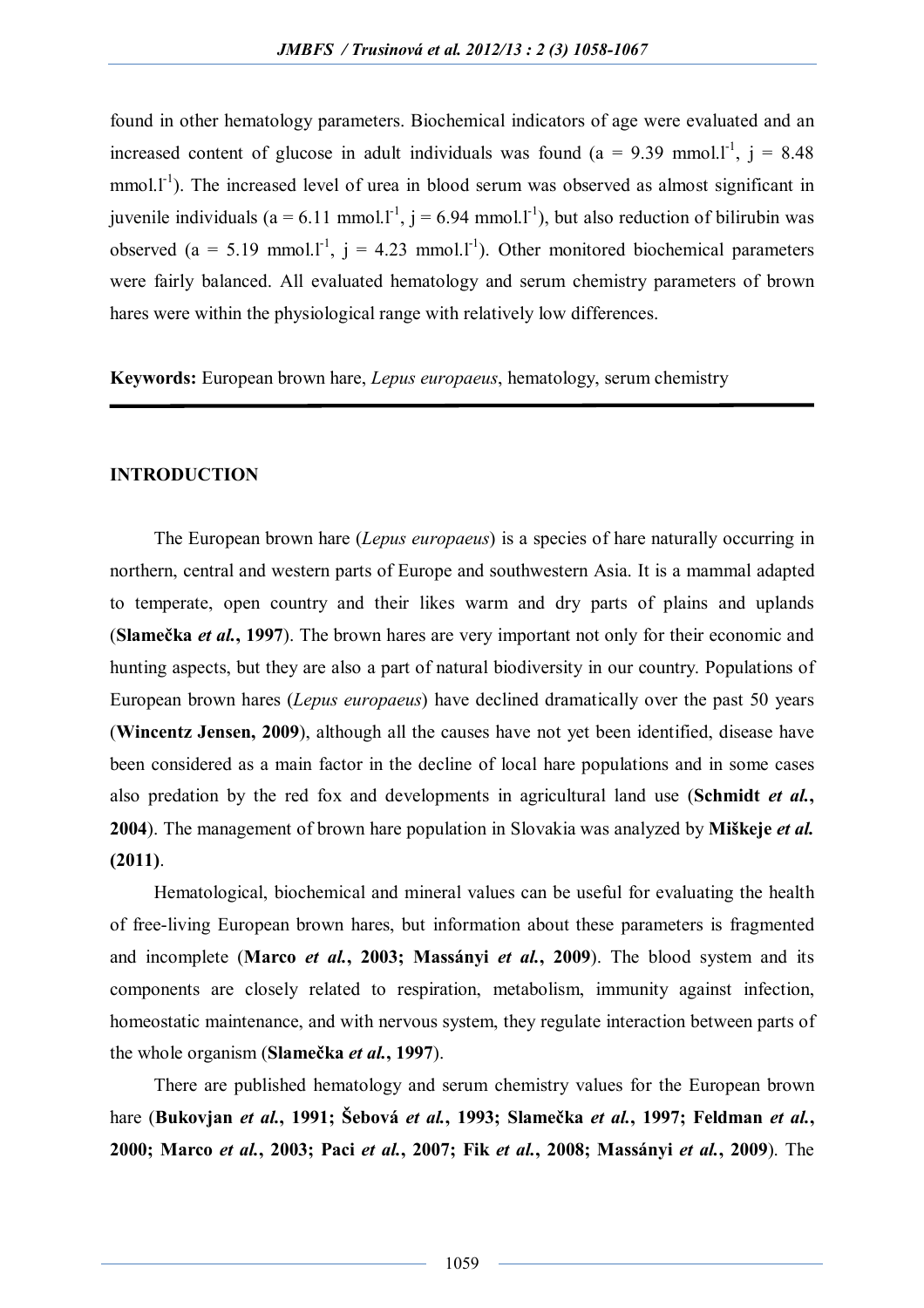objective of our study was to determine blood hematological and biochemical values for a population of free-living European brown hares and to investigate differences related to age.

## **MATERIAL AND METHODS**

#### **Collection and sample preparation**

The blood samples were collected from 25 hares (*Lepus europaeus*) that were caught in the West Slovak Lowland (Čataj, Veľká Mača, Piešťany, Lehnice). In our experiments we used 15 adult and 10 juvenile hares. Animals were divided into two age groups: juveniles and subadults (born in this year) and adults (with the age more than 1 year) according to the eye lens weight (**Slamečka** *et al.***, 1997**) with the 280 mg threshold. Animals were caught in December 2011. Blood samples were obtained by heart tap. In order to restraint blood coagulation chelatone was added to the tubes for hematological analysis and transport to laboratory immediately after sampling. Blood samples for serum chemistry were left to clot at room temperature (21°C). The blood serum was separated using centrifugation at 3000 rpm for 20 minutes and kept at 4°C until arrival at the laboratory, where it was stored at -20°C until serum chemistry analysis.

## **Hematological analysis**

In blood samples selected hematological parameters (WBC – total white blood cell count, LYM – lymphocytes, GRA – granulocytes, RBC – red blood cell count, HGB – hemoglobin, HCT – hematocrit, MCV - mean corpuscular volume of erythrocytes, MCH - Mean Corpuscular Hemoglobin, MCHC - Mean Corpuscular Hemoglobin Concentration) were measured using hematology analyzer Abacus junior VET (Diatron, Austria).

## **Biochemical analysis**

The serum was used for the evaluation of selected parameters of mineral profile (calcium, phosphorus, sodium, potassium, chloride) and other biochemical parameters (urea, total proteins, glucose, cholesterol, and bilirubin). Sodium, potassium and chloride were measured by the automated analyzer EasyLyte (Medica, Bedford, USA), other parameters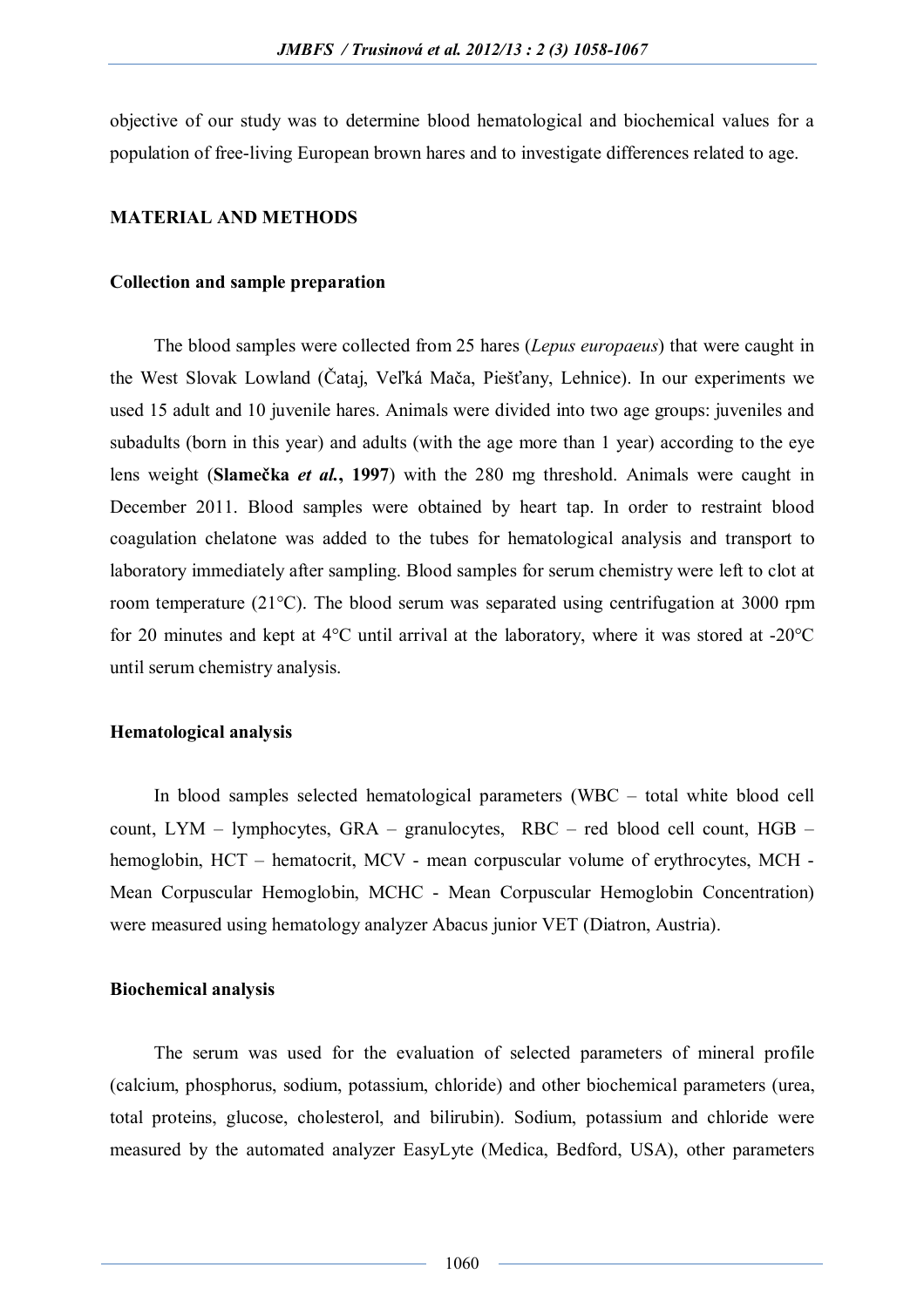were measured by the semi-automated clinical chemistry analyzer Microlab 300 (Vilat Scientific, Dieren, The Netherlands) (**Massányi** *et al.***, 1995; Massányi** *et al.***, 2009**).

#### **Statistical analysis**

Statistical analysis was performed with statistical software SAS. To compare results, the analysis of variance Student´s t-test was used. Descriptive statistical characteristics (mean, minimum, maximum, standard deviation and coefficient of variation) were evaluated. The level of significance was set at \*\*\* (P<0.001); \*\* (P<0.01); \* (P<0.05).

## **RESULTS AND DISCUSSION**

In this study, we evaluated hematology and serum chemistry values in a single group of animals, with the same methodologies and at the same time.

## **Hematology**

The results of hematological parameters from four observed sites are shown in Table 1. Results of analyzes of selected hematological parameters of brown hare were compared with reference values which presented by **Feldman** *et al.* **(2000)**. Based on the analysis of hematological parameters, we found out that our measured average values were relatively balanced in accordance with the reference values by **Feldman** *et al.* **(2000)**.

The investigated population of hares was statistically compared according to age (adult and juvenile). WBC count was higher in adults than in young hares. RBC count and HGB concentration were higher in young hares then in adults, where juveniles were slightly above the reference value according to **Feldman** *et al.* **(2000)**. No significant differences were found in other hematology parameters. Evaluation of hematological parameters of hares by age is shown in Table 2.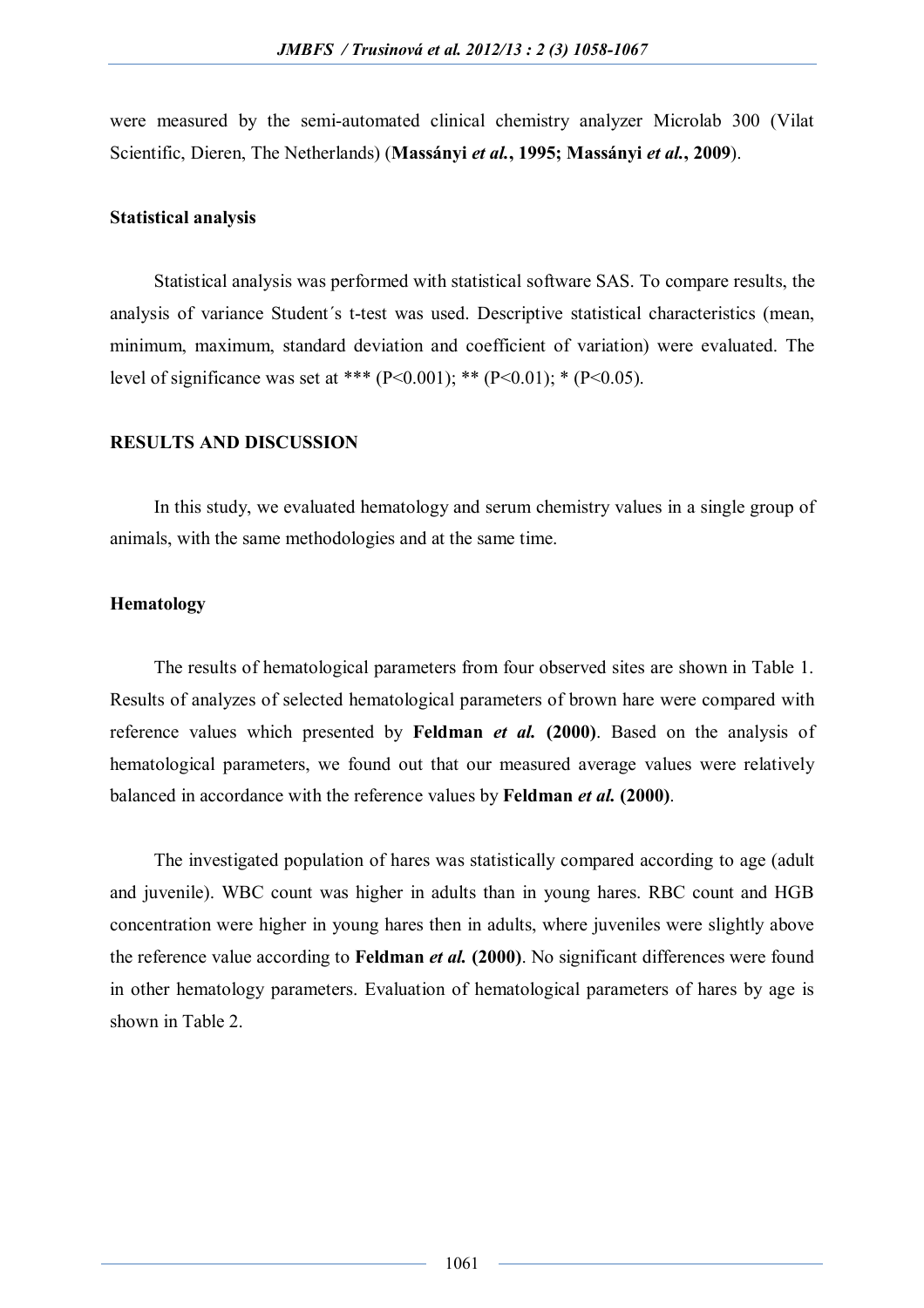| Measurement $(n=25)$       | (x)    | (s)   | Min    | <b>Max</b> |
|----------------------------|--------|-------|--------|------------|
| WBC $(10^9.1^{\text{-}1})$ | 2.79   | 1.34  | 0.66   | 5.93       |
| LYM $(10^9.1^1)$           | 2.39   | 1.48  | 0.14   | 5.69       |
| GRA $(10^9.1^{-1})$        | 0.30   | 0.57  | 0.01   | 2.29       |
| RBC $(10^{12}.1^{1})$      | 8.60   | 0.79  | 7.31   | 10.12      |
| HGB $(g.l^{-1})$           | 180.31 | 14.87 | 155.18 | 216.25     |
| HCT (%)                    | 49.78  | 3.86  | 43.41  | 58.81      |
| MCV(f)                     | 57.95  | 2.92  | 53.00  | 63.10      |
| $MCH$ (pg)                 | 20.98  | 0.91  | 19.00  | 22.60      |
| MCHC $(g.dl^{-1})$         | 36.23  | 12.74 | 33.50  | 38.90      |

**Table 1** Hematology values of the European brown hare (*Lepus europaeus*)

Legend: WBC – total white blood cell count, LYM – lymphocytes, GRA – granulocytes, RBC – red blood cell count, HGB – hemoglobin, HCT – hematocrit, MCV - mean corpuscular volume of erythrocytes, MCH - Mean Corpuscular Hemoglobin, MCHC - Mean Corpuscular Hemoglobin Concentration

|                            | Adult Hares $(n = 15)$ |        | Juvenile Hares $(n = 10)$ |       |  |
|----------------------------|------------------------|--------|---------------------------|-------|--|
| <b>Measurement</b>         | $mean \pm SD$          | CV     | $mean \pm SD$             | CV    |  |
| WBC $(10^9.1^{\text{-}1})$ | $2.86 \pm 1.17$        | 41.00  | $2.71 \pm 1.64$           | 60.54 |  |
| LYM $(10^9.1^1)$           | $2.37 \pm 1.38$        | 58.22  | $2.44 \pm 1.71$           | 69.94 |  |
| GRA $(10^9.1^1)$           | $0.38 \pm 0.64$        | 168.00 | $0.18 \pm 0.47$           | 26.19 |  |
| RBC $(10^{12}.1^{1})$      | $8.38 \pm 0.62$        | 7.35   | $8.94 \pm 0.95$           | 10.64 |  |
| HGB $(g.l-1)$              | $177.59 \pm 12.32$     | 6.94   | $184.43 \pm 17.97$        | 9.74  |  |
| $HCT$ $(\% )$              | $49.15 \pm 3.32$       | 6.75   | $50.75 \pm 4.60$          | 9.06  |  |
| MCV(f)                     | $58.65 \pm 2.77$       | 4.72   | $56.91 \pm 2.98$          | 5.23  |  |
| $MCH$ (pg)                 | $21.20 \pm 0.88$       | 4.16   | $20.67 \pm 0.92$          | 4.46  |  |
| MCHC $(g.l-1)$             | $361.59 \pm 12.44$     | 3.44   | $363.46 \pm 13.79$        | 3.79  |  |

**Table 2** Hematology values of the European brown hare by age

Legend: WBC – total white blood cell count, LYM – lymphocytes, GRA – granulocytes, RBC – red blood cell count, HGB – hemoglobin, HCT – hematocrit, MCV - mean corpuscular volume of erythrocytes, MCH - Mean Corpuscular Hemoglobin, MCHC - Mean Corpuscular Hemoglobin Concentration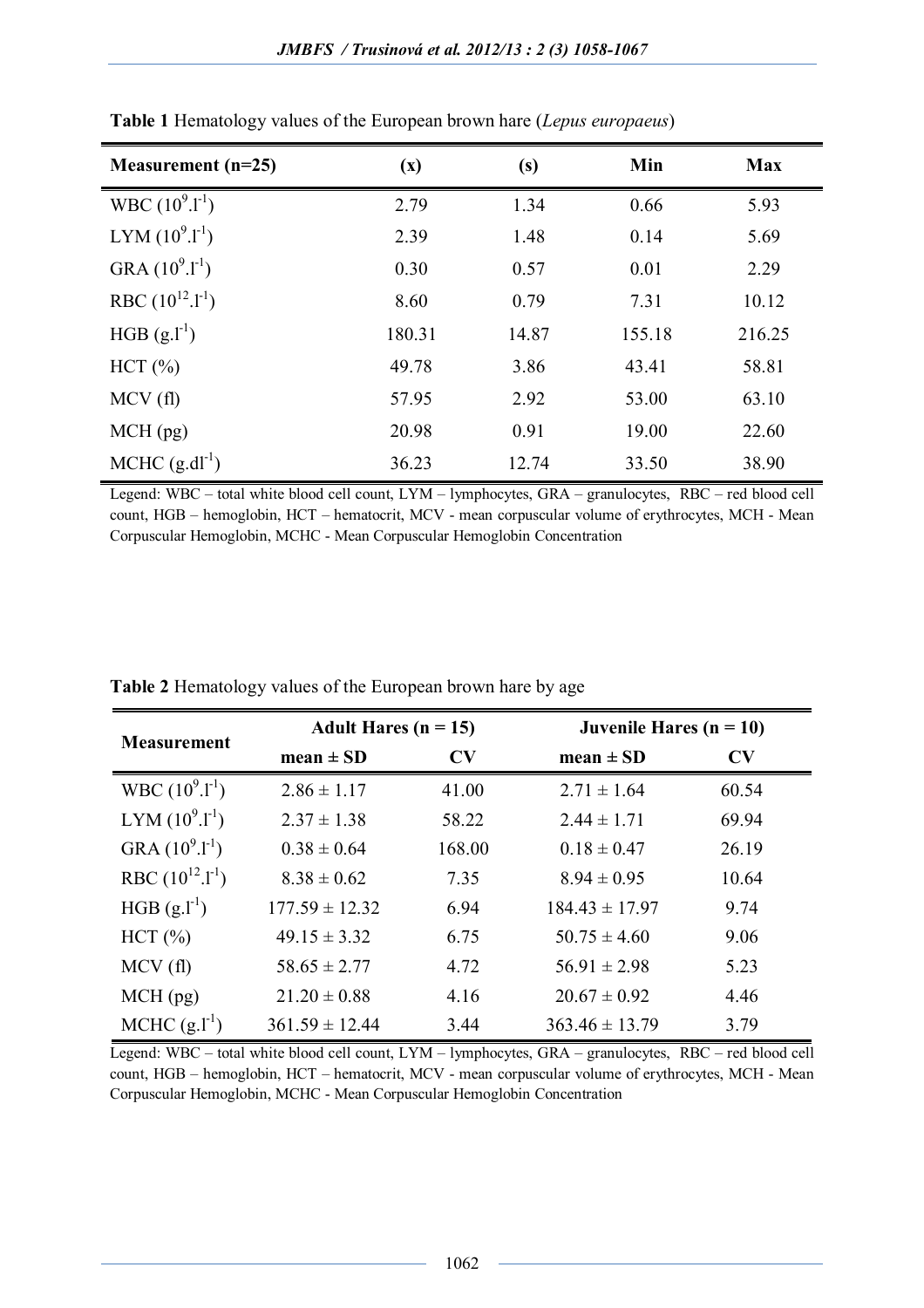Characteristics of individual hematological parameters of the blood elements in hare were studied by **Marco** *et al.* (2003) in the group of 43 individuals. They reported  $3.49.10^9$ .1<sup>-1</sup> the level of white blood cells in juvenile hares and  $3.19.10<sup>9</sup>$ . I<sup>-1</sup> in adult hares, which is compared with our results slightly higher. Total count of lymphocytes was recorded at 1.92.10<sup>9</sup>.1<sup>-1</sup> respectively 2.11.10<sup>9</sup>.1<sup>-1</sup>, which corresponds with our results. Slamečka *et al.* **(1997)** subjected 17 blood tests of hares from West-Slovak lowland. Their results showed WBC count in juveniles  $3.56 \cdot 10^{9}$ . I<sup>-1</sup> and in adults  $3.815 \cdot 10^{9}$ . I<sup>-1</sup>, which means higher number in adults, as well as in our findings. **Bukovjan** *et al.* **(1991)** indicates relatively wide range of WBC  $(1.23 - 6.34.10<sup>9</sup>.1<sup>-1</sup>)$  of juvenile hares living in the cage breeding.

**Marco** *et al.* **(2003)** found the statistically significant higher count of RBC in adult hares (10.00.10<sup>12</sup>.l<sup>-1</sup>) comparison in juvenile (9.26.10<sup>12</sup>.l<sup>-1</sup>), similar to **Slamečka** *et al.* (1997), which found count of RBC in adult hares  $9.25 \cdot 10^{12}$ . I<sup>-1</sup> and in juvenile  $9.15 \cdot 10^{12}$ . I<sup>-1</sup>, which is inconsistent with our results.

**Marco** *et al.* **(2003)** reported statistically significant higher concentration of HGB in adult hares  $(208.1 \text{ g.} l^{-1})$  comparison in juvenile  $(187.4 \text{ g.} l^{-1})$ , which was not confirmed in our study group. MCV, MCH, MCHC parameters were consistent with our findings.

## **Serum Chemistry**

The results of biochemical indicators from 4 monitored areas in 2011 are shown in Table 3. Results of analyzes of selected biochemical indicators of brown hare were compared with reference values which presented by **Marco** *et al.* **(2003)** and **Fik** *et al.* **(2008)**. Based on the analysis of biochemical parameters, we found out that our measured average values were relatively balanced in accordance with the reference values.

Biochemical indicators of age were evaluated and an increased content of glucose in adult individuals was found. The increased level of urea in blood serum to the evidential threshold was observed in juvenile individuals, but also reduction of bilirubin was observed. Other monitored biochemical parameters were fairly balanced. Evaluation of biochemical indicators of age are shown in Table 4.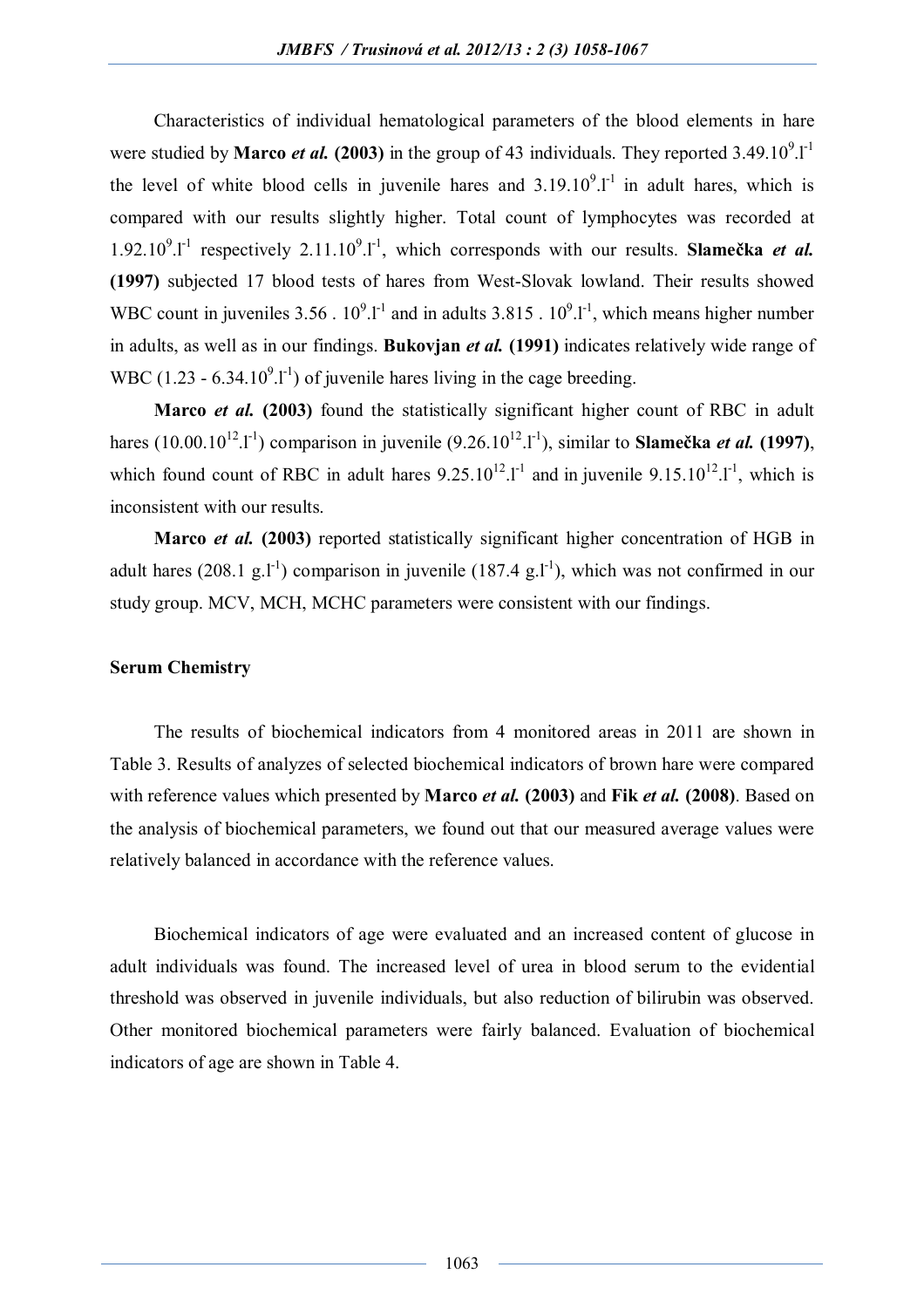| Measurement $(n=25)$        | (x)    | (s)   | Min    | <b>Max</b> |
|-----------------------------|--------|-------|--------|------------|
| Glue (mmol. $l^{-1}$ )      | 9.02   | 2.56  | 4.20   | 13.60      |
| $TP(g.l^{-1})$              | 64.78  | 10.30 | 47.16  | 83.80      |
| Urea (mmol. $l^{-1}$ )      | 6.44   | 1.54  | 3.70   | 9.90       |
| Bil $(mmol.1^{-1})$         | 4.80   | 1.83  | 2.02   | 8.59       |
| Chol $(mmol.1^{-1})$        | 1.49   | 0.89  | 0.29   | 3.55       |
| Ca $(mmol.1^{-1})$          | 3.26   | 0.62  | 2.04   | 4.64       |
| $P$ (mmol.l <sup>-1</sup> ) | 2.45   | 0.77  | 1.22   | 3.88       |
| Na $(mmol.1^{-1})$          | 134.24 | 9.74  | 101.20 | 154.80     |
| K (mmol. $l^{-1}$ )         | 10.80  | 2.57  | 5.33   | 15.24      |
| $Cl (mmol. l-1)$            | 107.63 | 5.26  | 98.60  | 118.70     |

| Table 3 Serum chemistry values of the European brown hare (Lepus europaeus) |  |  |  |  |  |  |  |  |  |  |  |
|-----------------------------------------------------------------------------|--|--|--|--|--|--|--|--|--|--|--|
|-----------------------------------------------------------------------------|--|--|--|--|--|--|--|--|--|--|--|

Legend: Gluc – Glucose, TP – Total proteins, Bil – Bilirubin, Chol – Cholesterol, Ca – Calcium, P – Phosphorus, Na – Sodium, K – potassium, Cl - Chloride

|                                      | Adult Hares $(n = 15)$ |                        | Juvenile Hares $(n = 10)$ |       |  |
|--------------------------------------|------------------------|------------------------|---------------------------|-------|--|
| <b>Measurement</b>                   | $mean \pm SD$          | $\mathbf{C}\mathbf{V}$ | $mean \pm SD$             | CV    |  |
| Gluc (mmol. $l^{-1}$ )               | $9.39 \pm 2.60$        | 27.74                  | $8.48 \pm 2.53$           | 29.83 |  |
| $TP(g.l-1)$                          | $63.43 \pm 9.31$       | 14.68                  | $66.81 \pm 11.86$         | 17.76 |  |
| Urea (mmol. $l^{-1}$ )               | $6.11 \pm 1.46$        | 23.88                  | $6.94 \pm 1.60$           | 23.05 |  |
| $\text{Bil}$ (mmol.l <sup>-1</sup> ) | $5.19 \pm 1.91$        | 36.87                  | $4.23 \pm 1.64$           | 38.80 |  |
| Chol (mmol. $l^{-1}$ )               | $1.55 \pm 1.02$        | 66.05                  | $1.42 \pm 0.71$           | 49.80 |  |
| Ca $(mmol.1^{-1})$                   | $3.22 \pm 0.56$        | 17.22                  | $3.32 \pm 0.75$           | 22.57 |  |
| $P$ (mmol.1 <sup>-1</sup> )          | $2.46 \pm 0.78$        | 31.48                  | $2.43 \pm 0.82$           | 33.77 |  |
| Na $(mmol.1^{-1})$                   | $133.17 \pm 11.38$     | 8.55                   | $135.85 \pm 6.82$         | 5.02  |  |
| K (mmol. $l^{-1}$ )                  | $11.00 \pm 2.33$       | 21.16                  | $10.51 \pm 3.02$          | 28.74 |  |
| $Cl (mmol.1-1)$                      | $107.48 \pm 5.66$      | 5.27                   | $107.86 \pm 4.89$         | 4.53  |  |

|  |  |  |  | Table 4 Serum chemistry values of the European brown hare by age |
|--|--|--|--|------------------------------------------------------------------|
|--|--|--|--|------------------------------------------------------------------|

Legend: Gluc – Glucose, TP – Total proteins, Bil – Bilirubin, Chol – Cholesterol, Ca – Calcium, P – Phosphorus, Na – Sodium, K – potassium, Cl - Chloride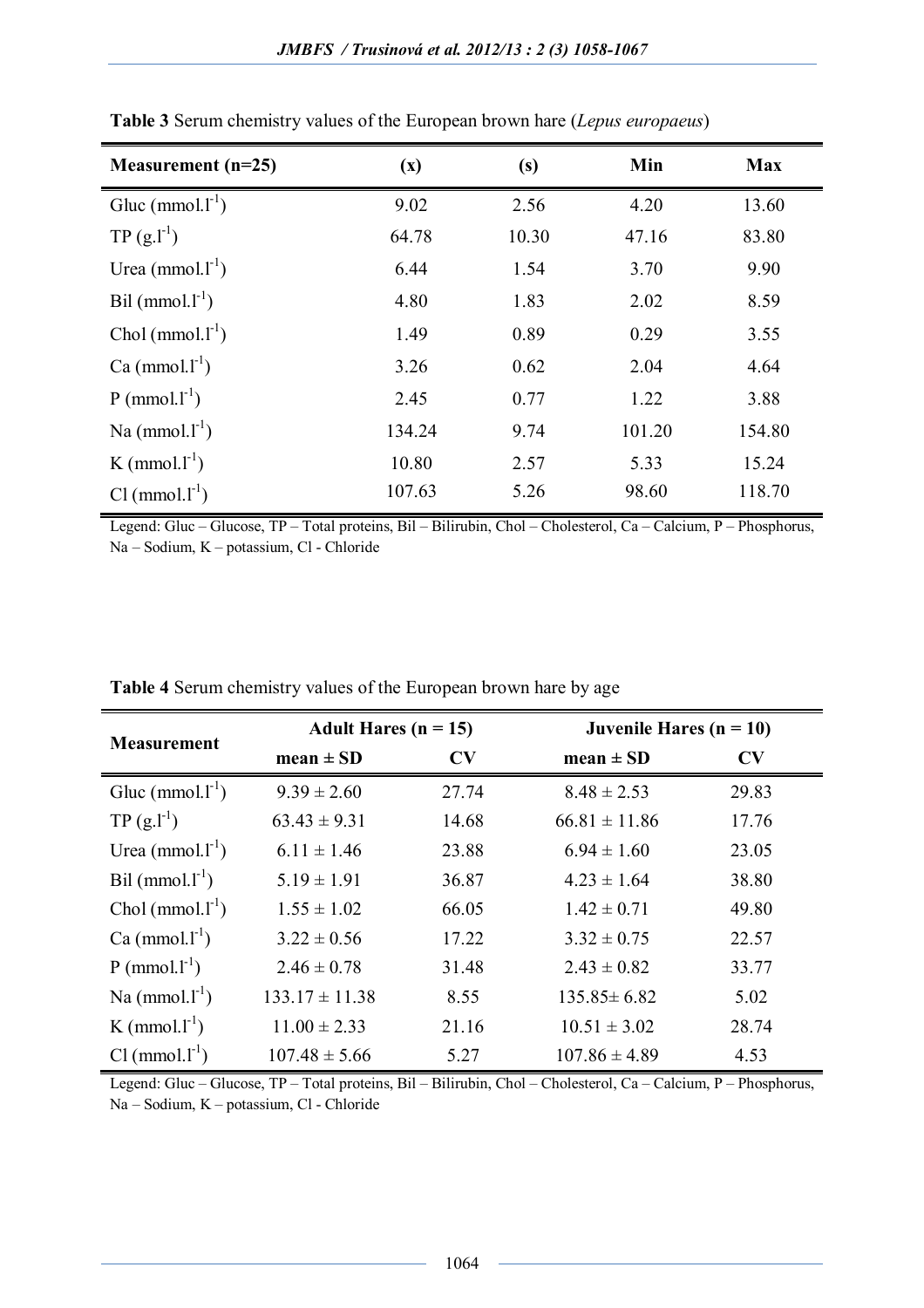Basic biochemical parameters are needed to assess the health status of wild hare. Relatively high level of glucose was noticed (9.02 mmol.<sup>1-1</sup>), compared to Massányi *et al.* **(2009)**, who observed 74 adult subjects throughout the year. Average annual rate of glucose was 6.56 mmol.<sup>1-1</sup>, but in winter 5.72 mmol.1<sup>-1</sup>. **Marco** *et al.* (2003) reported higher glucose values in adult subjects (12.9 mmol.  $I<sup>-1</sup>$ ) compared with juveniles (11.1 mmol.  $I<sup>-1</sup>$ ) which was confirmed in our work.

**Marco** *et al.* **(2003)** reports significantly higher levels of total protein in adult subjects  $(52.5 \text{ g.} l^{\text{-1}})$ . **Slamečka** *et al.* (1997) states average level of total protein in the winter of 55.77  $g.l<sup>-1</sup>$  and annual average of 56.53  $g.l<sup>-1</sup>$ , similarly **Massányi** *et al.* (2009), who found an average value of 56.49 g.l<sup>-1</sup> which was lower compared with our findings. Blood serum urea, cholesterol and bilirubin levels observed in our work correspond with authors **Slamečka** *et al.* **(1997)** and **Massányi** *et al.* **(2009)**. **Marco** *et al.* **(2003)** confirmed the significantly higher levels of bilirubin in juvenile individuals  $(1.71 \text{ mmol.} l^{-1})$  compared with adult hares  $(1.03 \text{ mmol.} l^{-1})$  $mmol.1^{-1}$ ).

Paci *et al.* (2007) examined 172 blood serum of brown hare from 33 areas around Florence (Italy) during two years focused on metabolic and mineral profile based on age. Their results indicate a high uniformity of results between juvenile and adult individuals (Na: a - 136.8 mmol.l<sup>-1</sup>, j - 136.2 mmol.l<sup>-1</sup>, Ca: a - 3.0 mmol.l<sup>-1</sup>; j - 2.9 mmol.l<sup>-1</sup>, P: a - 1.2 mmol.l<sup>-1</sup>,  $j$  - 1.3 mmol.1<sup>-1</sup>, Cl: a - 104.0 mmol.1<sup>-1</sup>,  $j$  - 105.2 mmol.1<sup>-1</sup>) except potassium, there were confirmed statistically higher levels in adult subjects (K: a - 4.7 mmol. $l^{-1}$ , j - 4.4 mmol. $l^{-1}$ ).

**Massányi** *et al.* **(2009)** noticed the concentration of minerals in the blood serum of brown hares in winter: Ca 3.22 mmol.1<sup>-1</sup>, P 2.02 mmol.1<sup>-1</sup>, Na 142 mmol.1<sup>-1</sup> and K 9.80  $mmol.1^{-1}$ , which is consistent with our findings.

## **CONCLUSION**

We can conclude that our findings are comparable with the results of other authors. All evaluated hematology and serum chemistry parameters of brown hares were within the physiological range with relatively low differences. These results may be partly considered as a representative for free living brown hare in the West-Slovak Lowland. The overall conclusion of our experiments states that the observed population had no significant pathologic characteristics. It would be appropriate to verify observed results on more freeliving hares of various areas, as well as on subjects bred in captivity.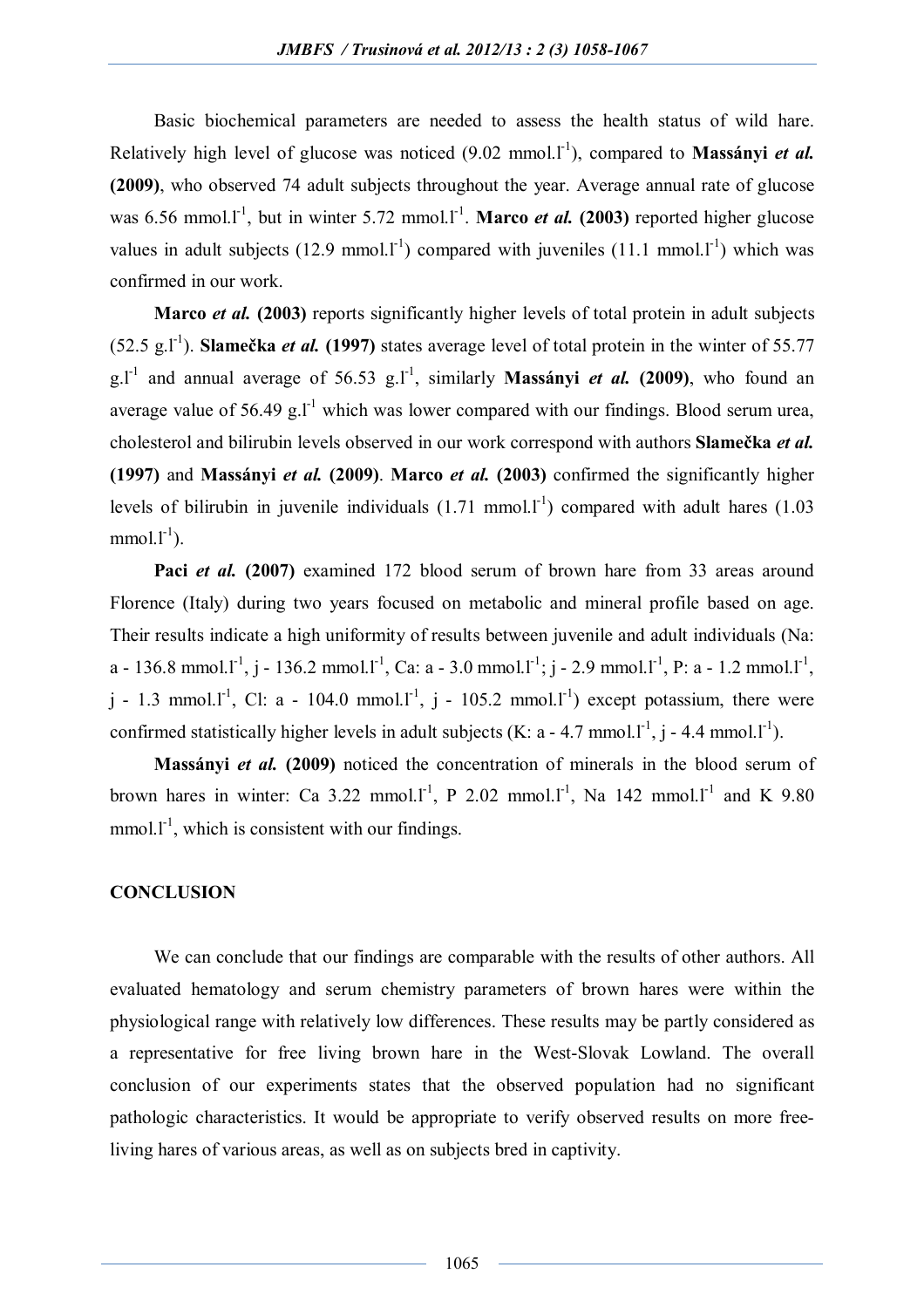**Acknowledgments:** This work was supported by projects APVV 0368-10, VEGA No. 1/0532/11, VEGA No. 1/1101/11 and KEGA 035 Spu-4/2012 and KEGA Cultural and Educational Grant Agency no. 013SPU-4/2012.

## **REFERENCES**

BUKOVJAN, K. – FANTA, B. – KAMENÍK, P. 1991. Biochemical and hematological values of caged juvenile brown hares. In *Zprávy lesnického výzkumu*, 36, p. 46-49.

FELDMAN, B. F. – ZINKL, J. G. – JAIN, N. C. 2000. Schalm's Veterinary Hematology.  $5<sup>th</sup>$ edition, p. 1344, ISBN 978-0-683-30692-7.

FIK, M. - LADYKOVÁ, M. - LUKÁČ, N. - SLAMEČKA, J. - JURČÍK, R. - KALAFOVÁ, A. 2008. Changes of biochemical profile on wild and farm brown hare (*Lepus europaeus*), Scientific Pedagogical Publishing 2008, p. 101- 103, ISBN 80-85645-58-0.

MARCO, I. - CUENCA, R. - PASTOR, J. - VELARDE, R. - LAVIN, S. 2003. Hematology and Serum Chemistry Values of the European Brown Hare. In *Veterinary Clinical Pathology*, vol. 32, 2003, no. 4, p. 195-198.

MASSÁNYI, P. - TOMAN, R. - VALENT, M. - JONES, Q. 1995. Serum mineral profile of rabbits after an experimental administration of cadmium. In *J. Environ. Sci. Health.*, 1995, p. 2221–2227.

MASSÁNYI, P. - SLAMEČKA, J. - LUKÁČ, N. - CAPCAROVÁ, M. - MERTIN, D. - JURČÍK, R. 2009. Seasonal variations in the blood biochemistry of brown hare. In *Medycyna Wet.*, vol. 65, 2009, no. 6, p. 389-393.

MIŠKEJE, M. - SLAMEČKA, J. - KAŠTIER, P. - GAŠPARÍK, J. 2011. Parameters affecting the population dynamics of brown hare (Lepus europaeus) in the hunting areas small game in Slovakia. In *Folia venatoria*, 2011, no. 40-41, p. 107-116. ISBN 978-80-8093-151-3

PACI, G. - LAVAZZA, A. - FERRETTI, M. - BAGLIACCA, M. 2007. Relationship between habitat, densities and metabolic profile in brown hares (*Lepus europaeus* Pallas), In *Ital. J. Anim. Sci.*, 2007, 6, p. 241-255

ŠEBOVÁ, K. – ABELOVIČ, M. – SLAMEČKA, J. – JURČÍK, R. – LETKOVIČOVÁ, A. 1993. Hematological components of the European hare in southwestern Slovakia. In *Folia Venatoria*, 1993, 23, p. 129-136.

SLAMEČKA, J. - HELL, P. - JURČÍK, R. 1997. Brown hare in the West Slovak lowland. In *Acta Sci. Nat. Brno*, 1997, 31 (3-4), 115 p.